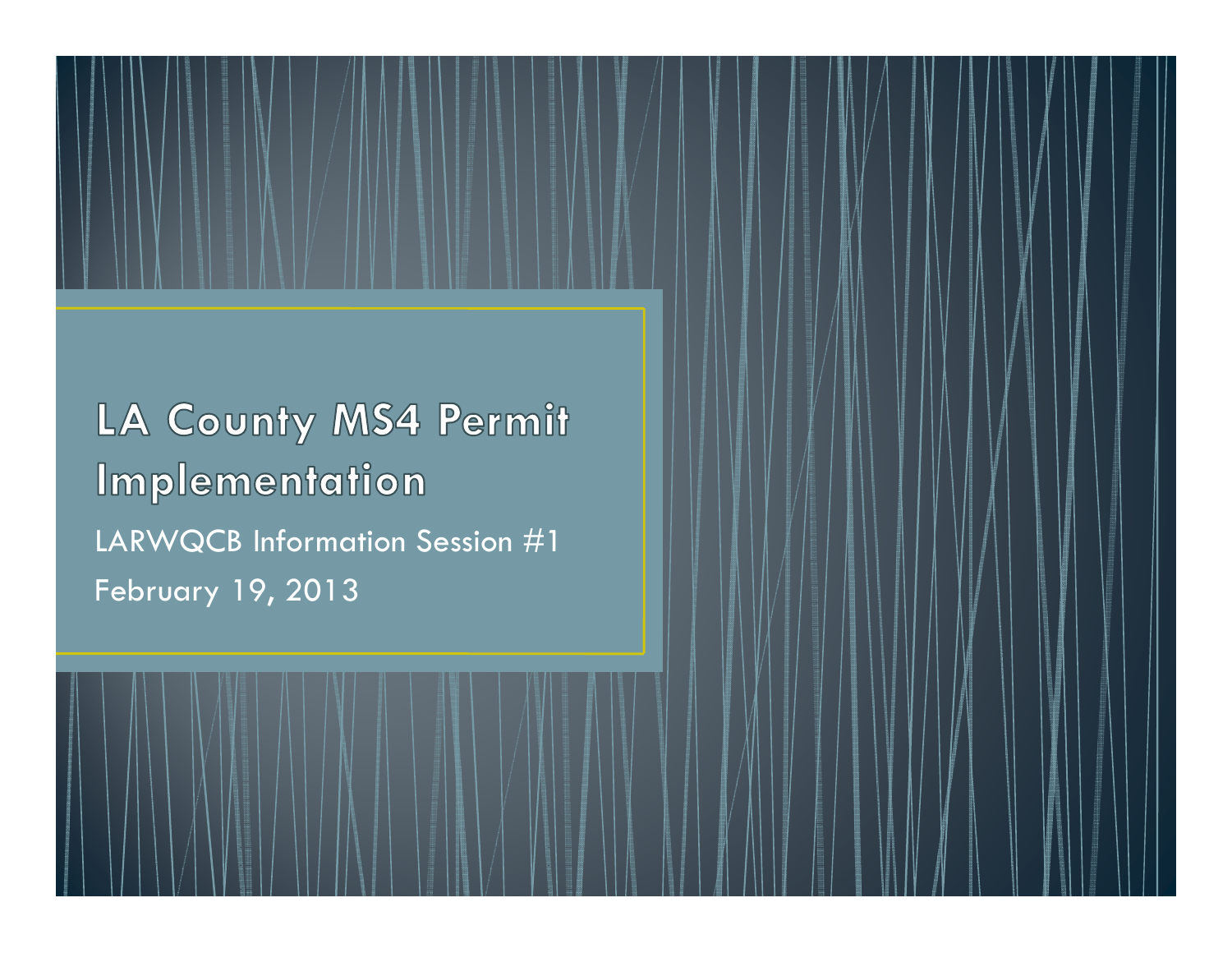## **Watershed Management Program Provisions** (Part VI.C., pp. 47-67)

- Voluntary; may be developed collaboratively or individually
- Vehicle for addressing requirements of Parts V.A. and VI.E. (Receiving Water Limitations & TMDL Provisions)
- Allows customization of control measures in Parts III.A.4. and IV.D.
- Must ensure that
	- MS4 discharges achieve applicable WQBELs in TMDL provisions
	- MS4 discharges do not cause or contribute to exceedances of RWL
	- MS4 discharges do not include non-storm water discharges that are a source of pollutants
	- Storm water controls are implemented to the maximum extent practicable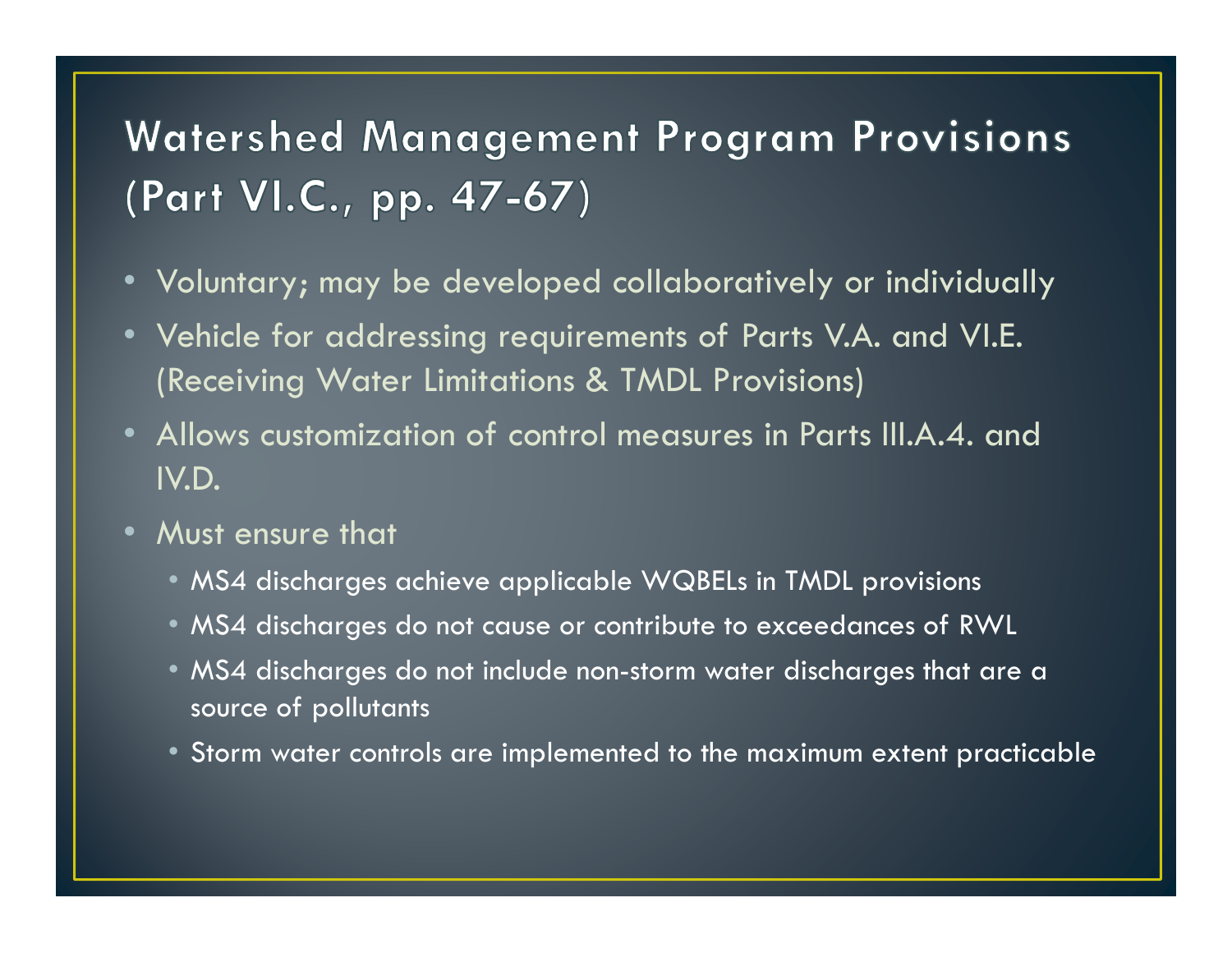### **Watershed Management Program Elements**

- Prioritization of water quality issues by watershed
- Identification and implementation of strategies, control measures, and BMPs
- Design and execution of integrated monitoring and assessment program
- Process to modify strategies, control measures, and BMPs as necessary based on monitoring and assessment
- Stakeholder input, including TAC to participate in development of WMPs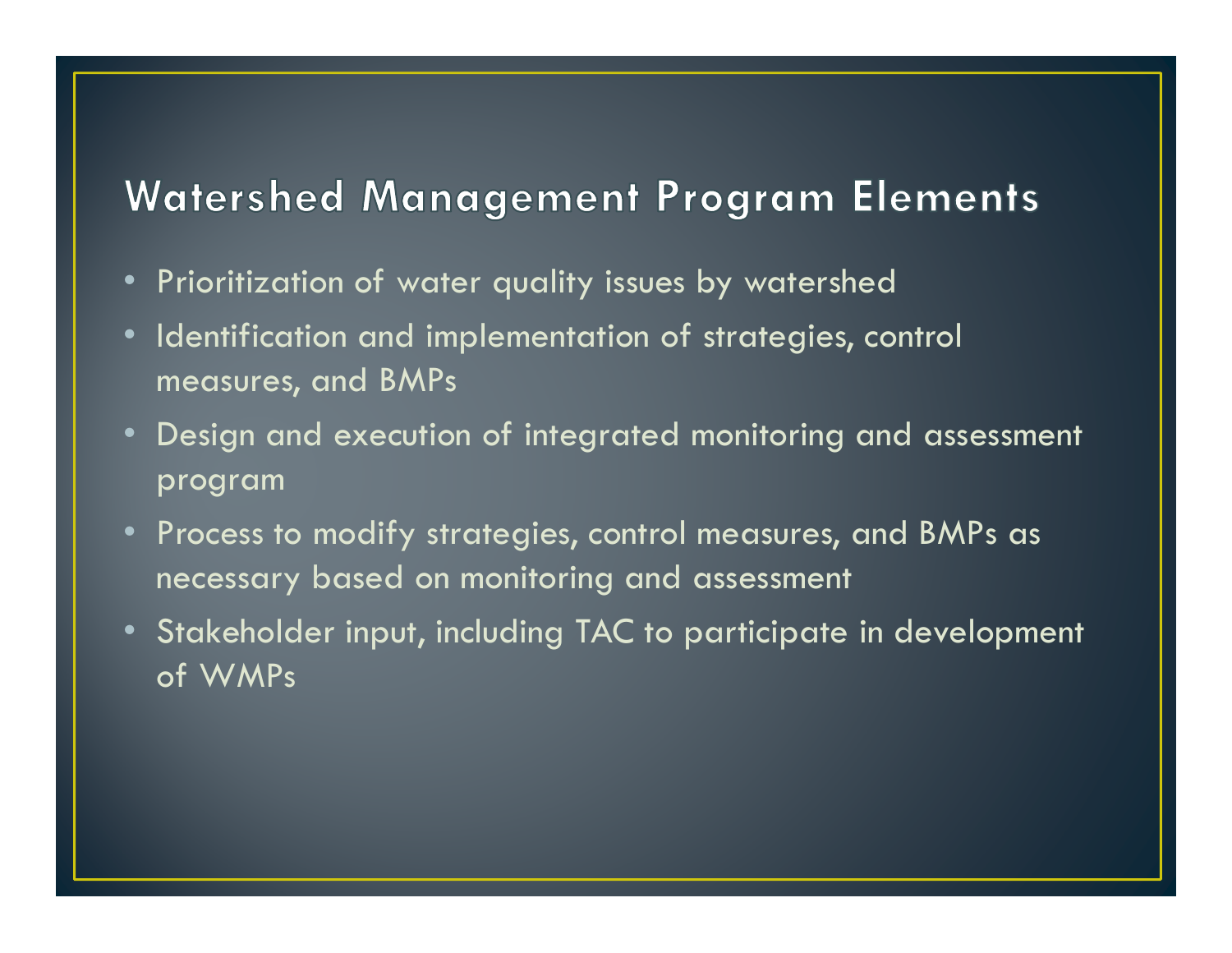### **Permittee Options**

- 1. Watershed Management Program (WMP)
	- a.Individual Basis
	- b.Collaborative among Permittees within a watershed
- 2. Enhanced Watershed Management Program (EWMP)
	- a. Assumes collaboration among Permittees and other partners (e.g., water suppliers) within a watershed
- 3. No Watershed Management Program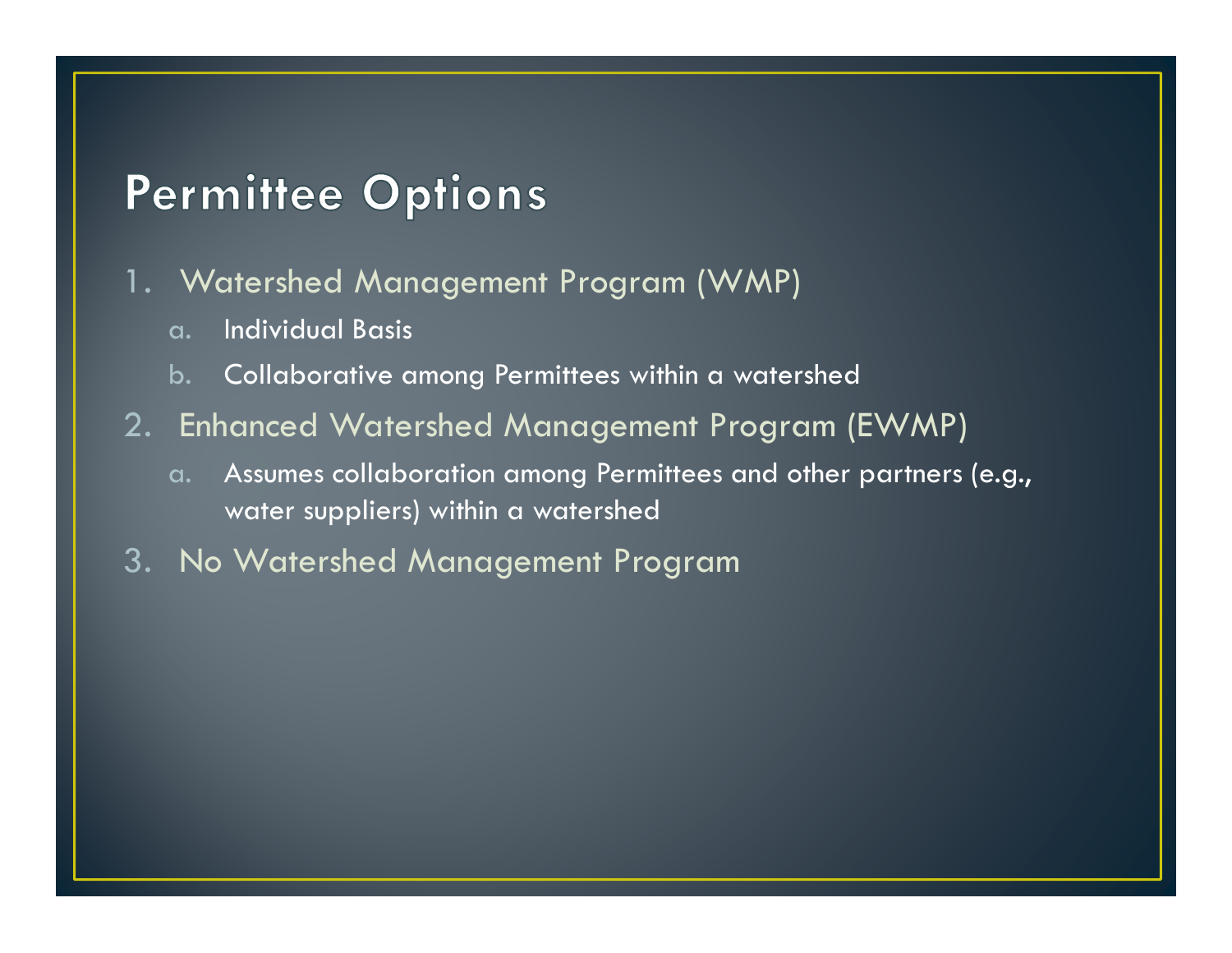### **Enhanced Watershed Management Programs**

 $\bullet~$  An EWMP is one that comprehensively evaluates opportunities, within the participating permittees' collective jurisdictional area in a watershed management area, for collaboration among permittees and other partners on multi-benefit regional projectsthat, wherever feasible, retain (i) all non-storm water runoff and (ii) all storm water runoff from the  $85<sup>th</sup>$  percentile, 24-hour storm event for the drainage areas tributary to the projects, while also achieving other benefits including flood control and water supply, among others.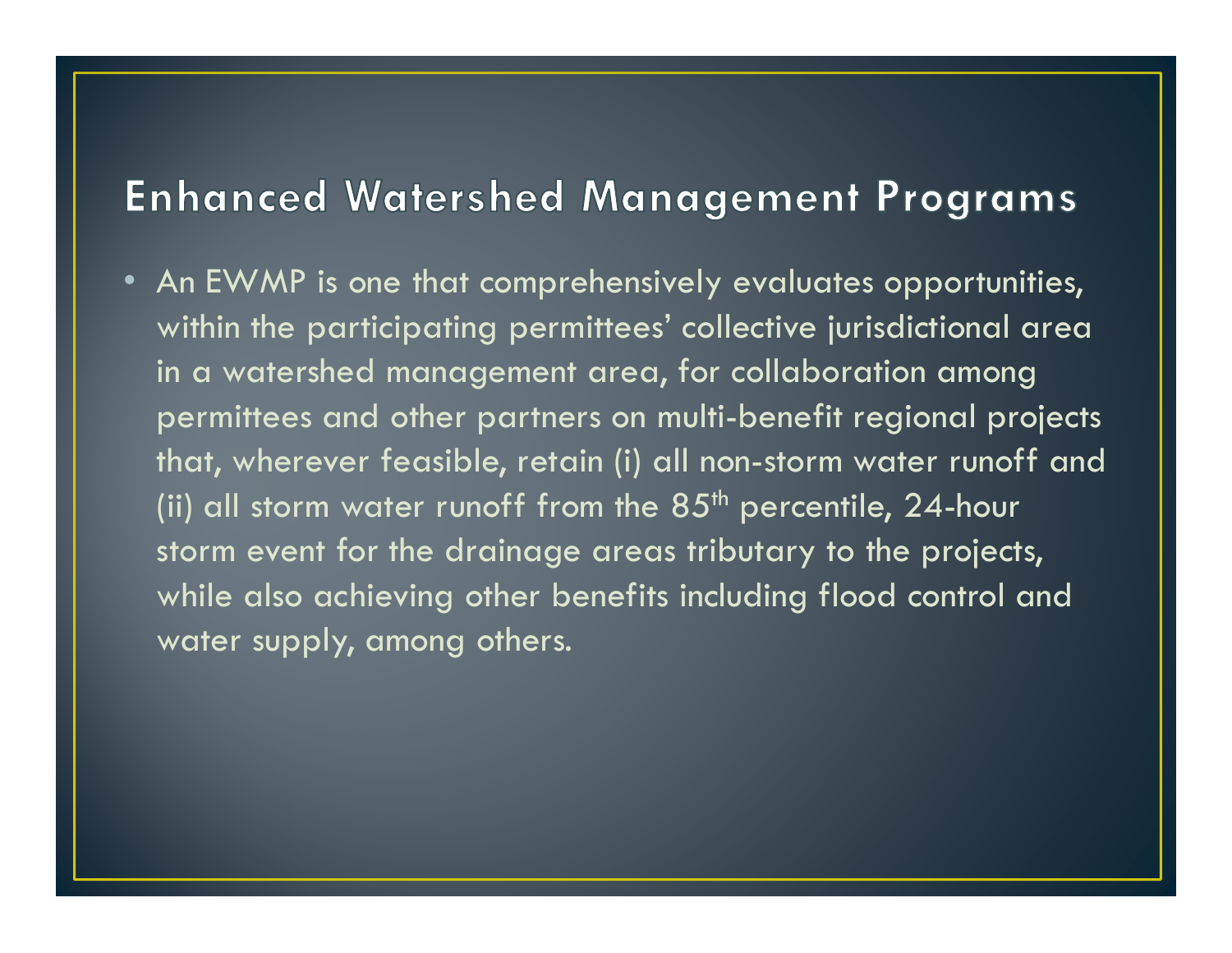### **EWMPs (continued)**

- Emphasis on <u>multi-benefit regional projects</u> that wherever<br>feasible retain the storm water volume from the 85<sup>th</sup> perce feasible <u>retain the storm water volume from the 85<sup>th</sup> percentile,</u> 24-hour storm for the drainage areas tributary to the project
	- Emphasis on collaboration among permittees and other partners
- Where retention of  $85^{\mathsf{th}}$  percentile storm is not feasible, EWMPs must include other watershed control measures to ensure that MS4 discharges achieve compliance with all WQBELs and do not cause or contribute to exceedances of RWLs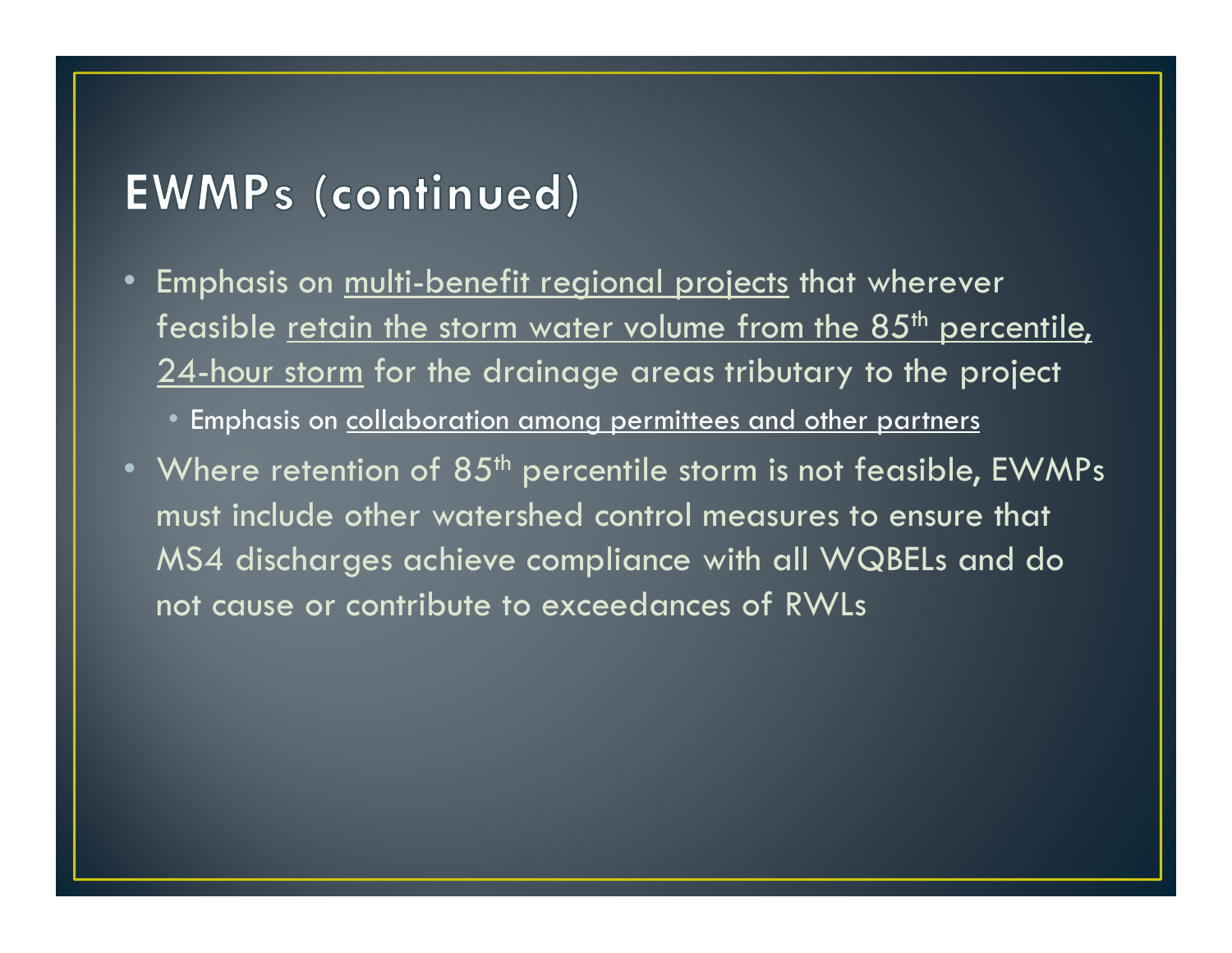# **Benefits of Enhanced Watershed Management** Programs (cont.)

#### Economic Benefits

- Opportunities to pool resources (financial, technical, available land, etc.) among permittees
- Opportunities to garner additional resources from other partners
- Projects have multiple benefits -- water quality, water supply,<br>flood control, others flood control, others

#### Compliance Demonstration

• Retention of the  $85^{\rm th}$  percentile,  $24$ -hour storm event, and all non-storm water, constitutes compliance with final WQBEL andRWL provisions associated with a TMDL for the tributary drainage area to the multi-benefit retention project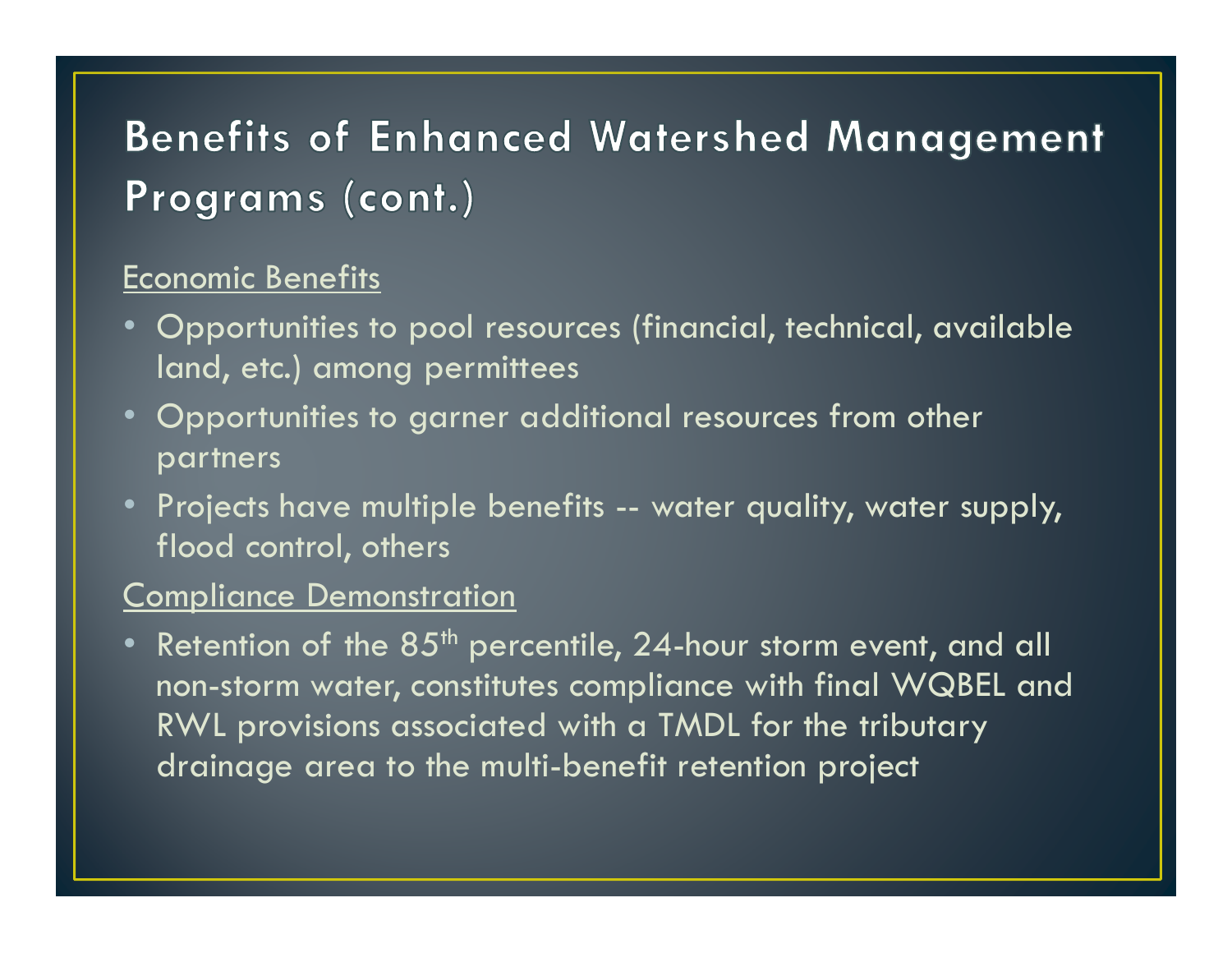# Implementation Timeline

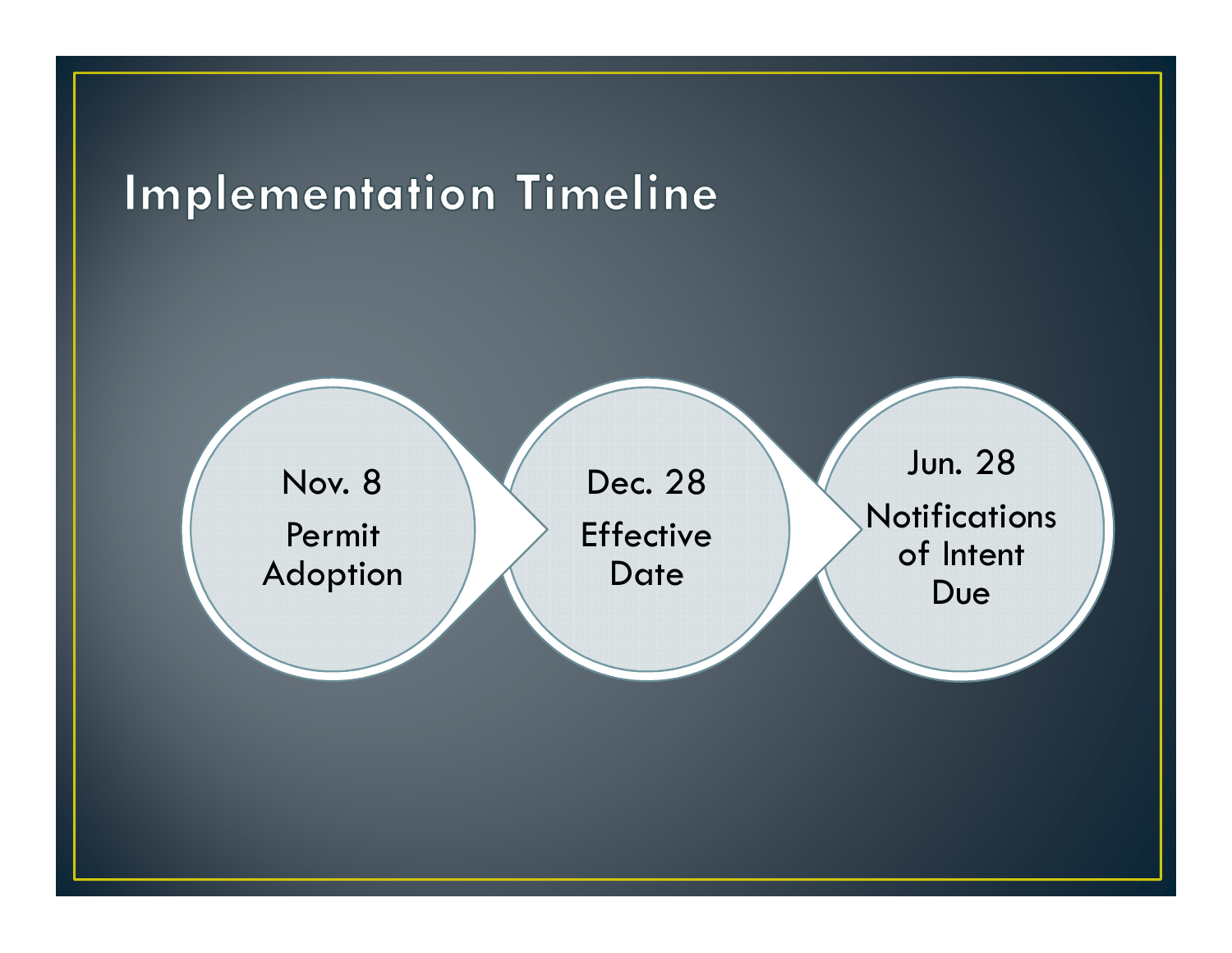### Notification of Intent -- Requirements

#### WMP

- Notify Regional Board no later than June 28, 2013
- Specify requested submittal date (12 or  $18<sup>*</sup>$  months)
- Identify applicable interim and final trash WQBELs
- Identify other applicable final WQBELs with deadlines prior to approval of WMP

#### EWMP

- Notify Regional Board no later than June 28, 2013
- Specify requested submittal date  $(18/30 \text{ months*})$
- Identify applicable interim and final trash WQBELs
- Identify other applicable final WQBELs with deadlines prior to approval of EWMP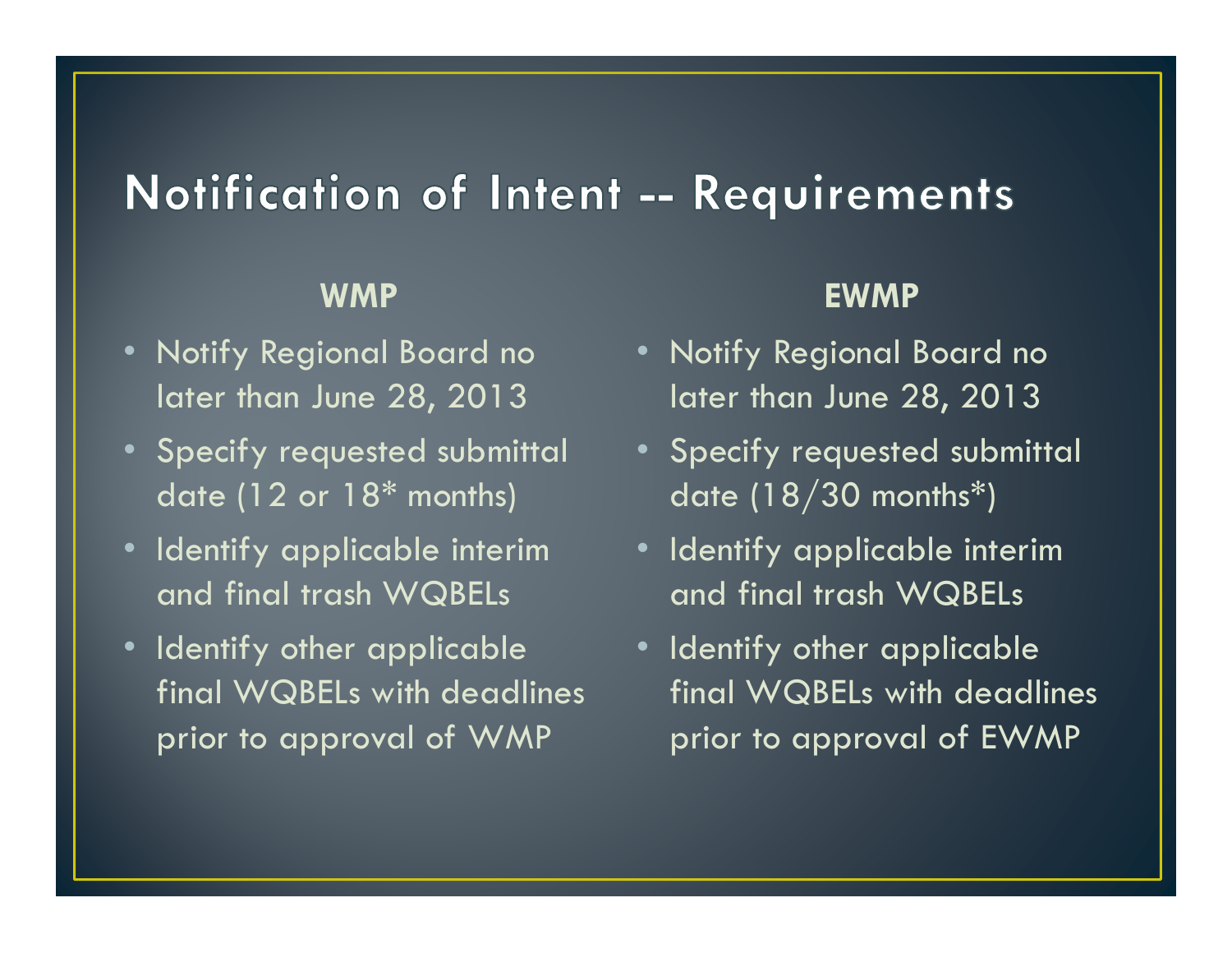### Notification of Intent -- Requirements

#### WMP

• Identify watershed control measures, where possible from existing TMDL implementation plans, that will be implemented concurrently with development of WMP to achieve compliance with WQBELs by the applicable deadlines

#### EWMP

• Identify watershed control measures, where possible from existing TMDL implementation plans, that will be implemented concurrently with development of EWMP to achieve compliance with WQBELs by the applicable deadlines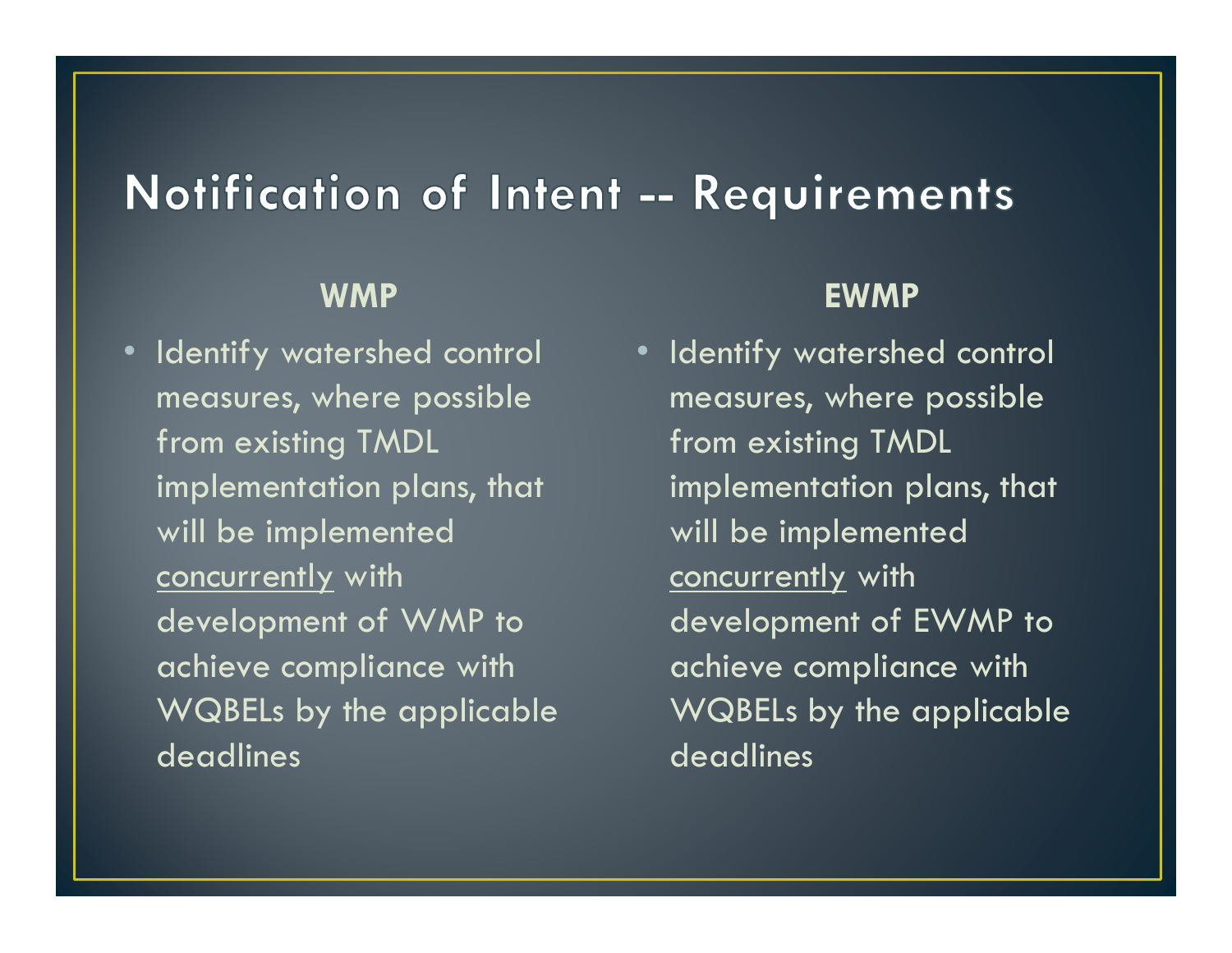## **Additional Notification Requirements for EWMP**

- Plan concept and geographical scope
- Cost estimate for plan development
- Executed MOU among participating permittees to fund plan development, or final draft MOU among participating permittees and signed letters of intent from each participating permittee
- Interim milestones for plan development and deadlines for their achievement\*
- Identification of, and commitment to fully implement, one structural BMP or suite of BMPs at a scale that provides meaningful water quality improvement within each watershed within 30 months\*\*
- Demonstration that early action requirements (LID and green streets) have been met in >50% of land area of watershed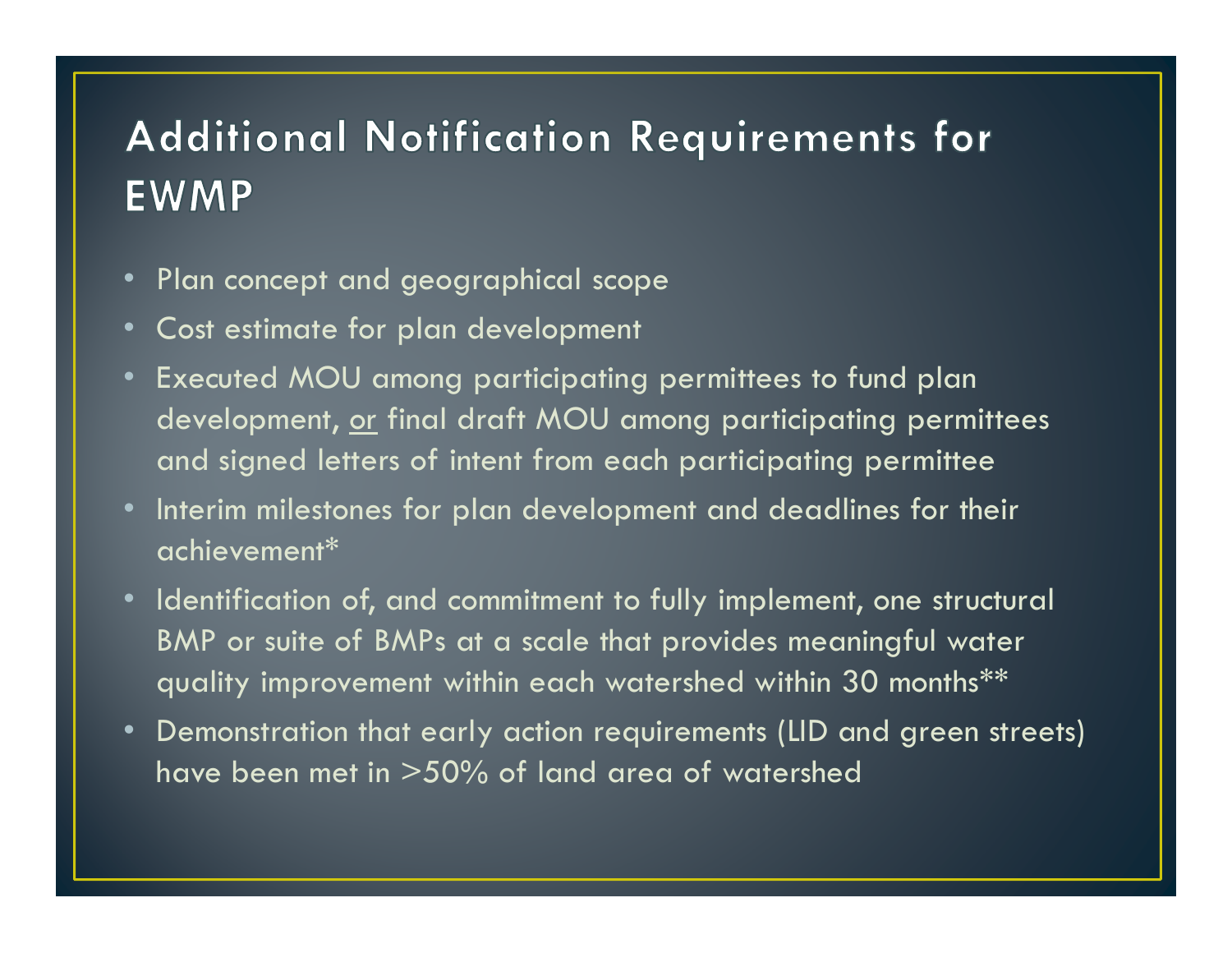### Interim milestones for EWMP plan development & deadlines for their achievement

- Hallmarks of EWMPs are multi-benefit regional projects that retain at least the  $85<sup>th</sup>$  percentile, 24-hour storm event for tributary drainage areas
- Additional year provided to develop EWMP to accommodate more complex planning and coordination
- One purpose of interim milestones is to ensure that plan development includes early initiation of evaluation of opportunities for multi-benefit regional projects
- Interim milestones also intended to ensure adequate pace of plan development; demonstrate progress toward final draft plan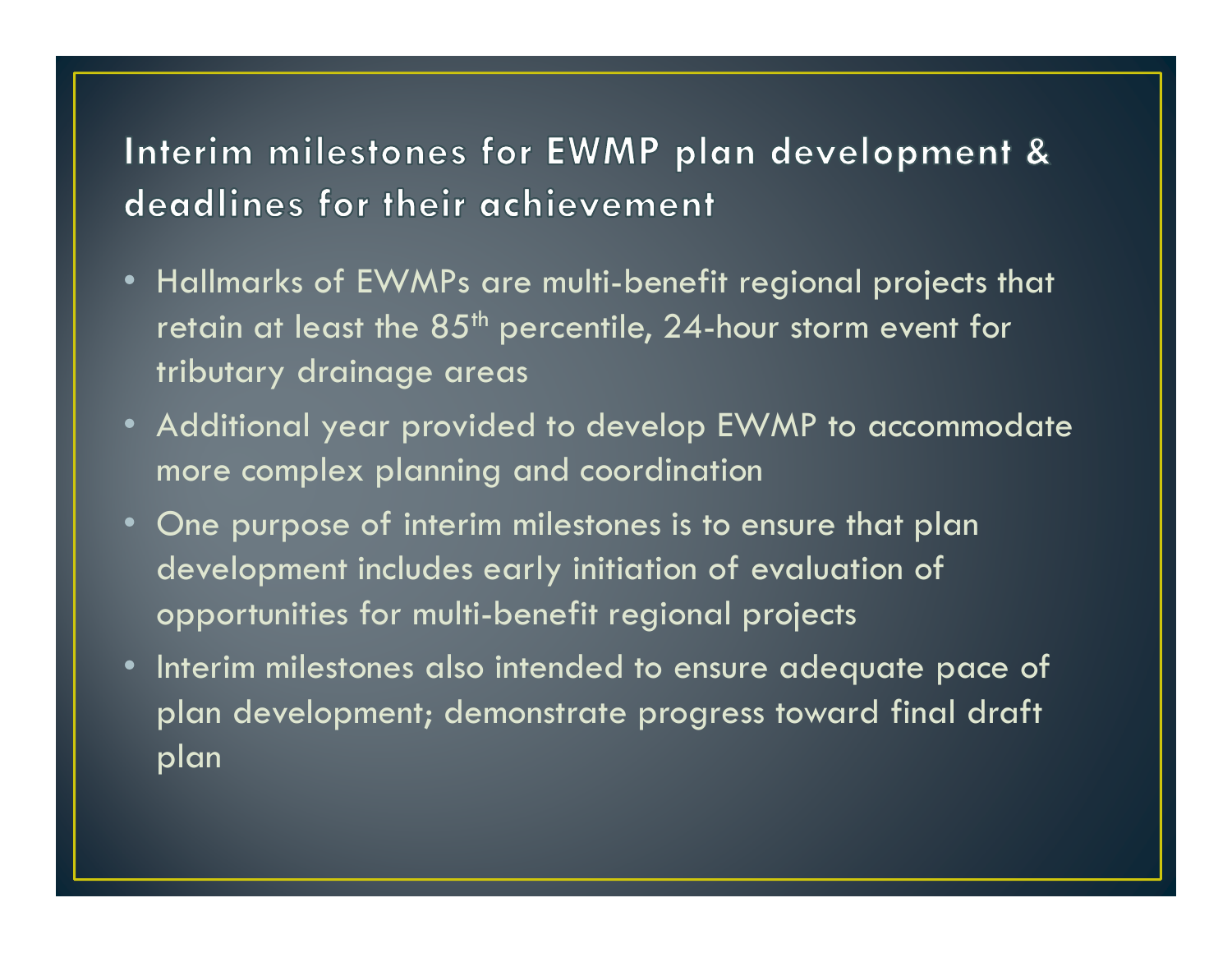# **WMP Development Deadlines**

| <b>Deadline</b> | Requirement                                                                                                         |
|-----------------|---------------------------------------------------------------------------------------------------------------------|
| 02/26/13        | Commence development of LID ordinance & green streets policies<br>(where necessary & if pursuing 18-month schedule) |
| 06/28/13        | Notification of intent                                                                                              |
| 06/28/13        | Complete draft LID ordinance and draft green streets policy<br>(for 18-month schedule)                              |
| 12/15/13        | First annual report                                                                                                 |
| 12/28/13        | Draft WMP (if NO early actions)                                                                                     |
| 06/28/14        | Draft WMP (if early actions demonstrated)                                                                           |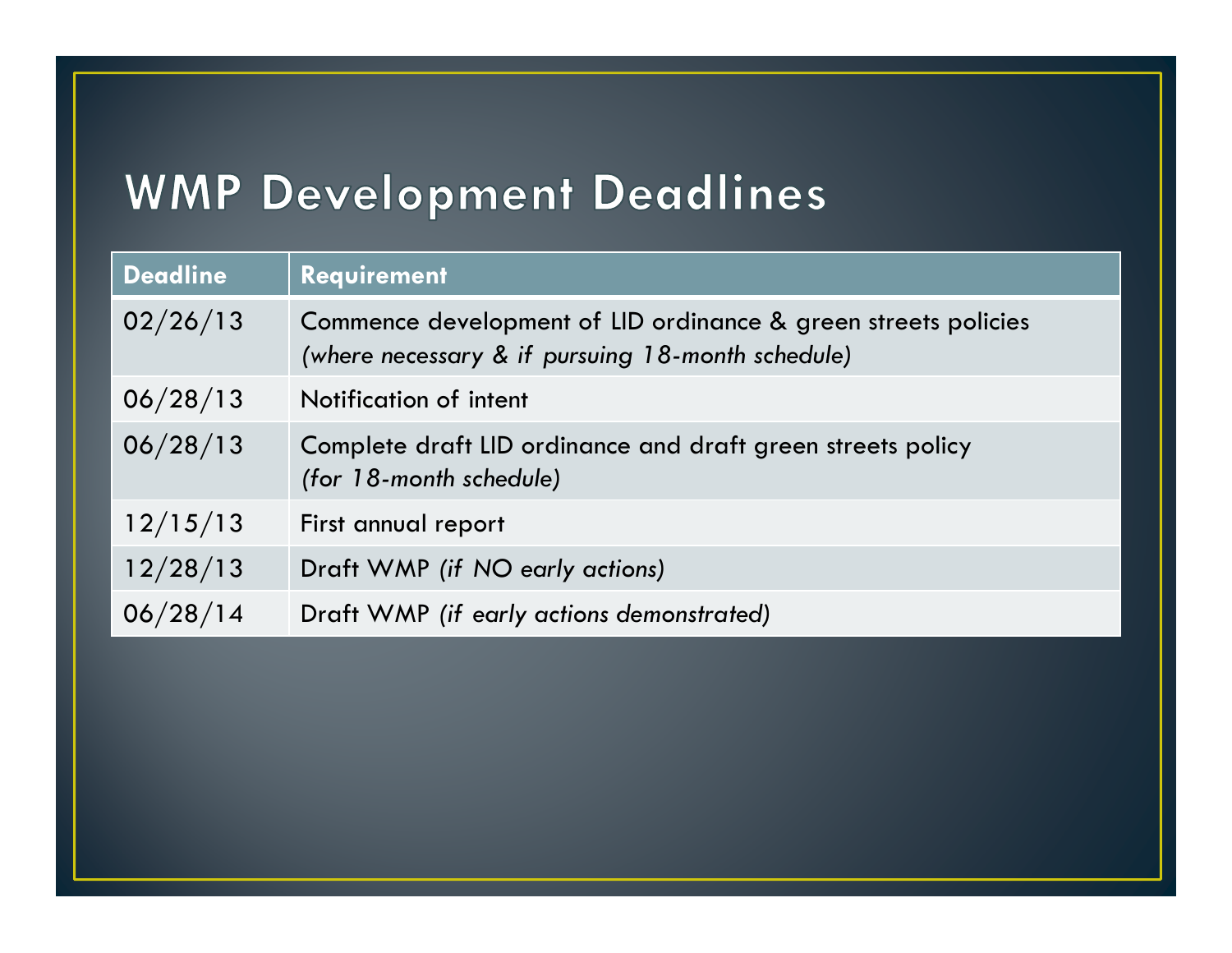## **EWMP Development Deadlines**

| <b>Deadline</b> | <b>Requirement</b>                                                                                                                                                                                        |
|-----------------|-----------------------------------------------------------------------------------------------------------------------------------------------------------------------------------------------------------|
| 02/26/13        | Commence development of LID ordinances & green streets policies<br>(where necessary)                                                                                                                      |
| 06/28/13        | - Notification of intent<br>- Complete draft LID ordinance and draft green streets policy (or<br>document existing LID ordinances and green streets policies)                                             |
| 12/15/13        | First annual report                                                                                                                                                                                       |
| 12/28/13        | Fully executed MOU by all participating permittees                                                                                                                                                        |
| 06/28/14        | Submit detailed final work plan for development of EWMP                                                                                                                                                   |
| 12/15/14        | Second annual report                                                                                                                                                                                      |
| 06/28/15        | - Submit draft EWMP<br>- Fully implemented structural BMP or suite of BMPs within the watershed<br>(in addition to those required to achieve compliance deadlines occurring<br>prior to approval of EWMP) |